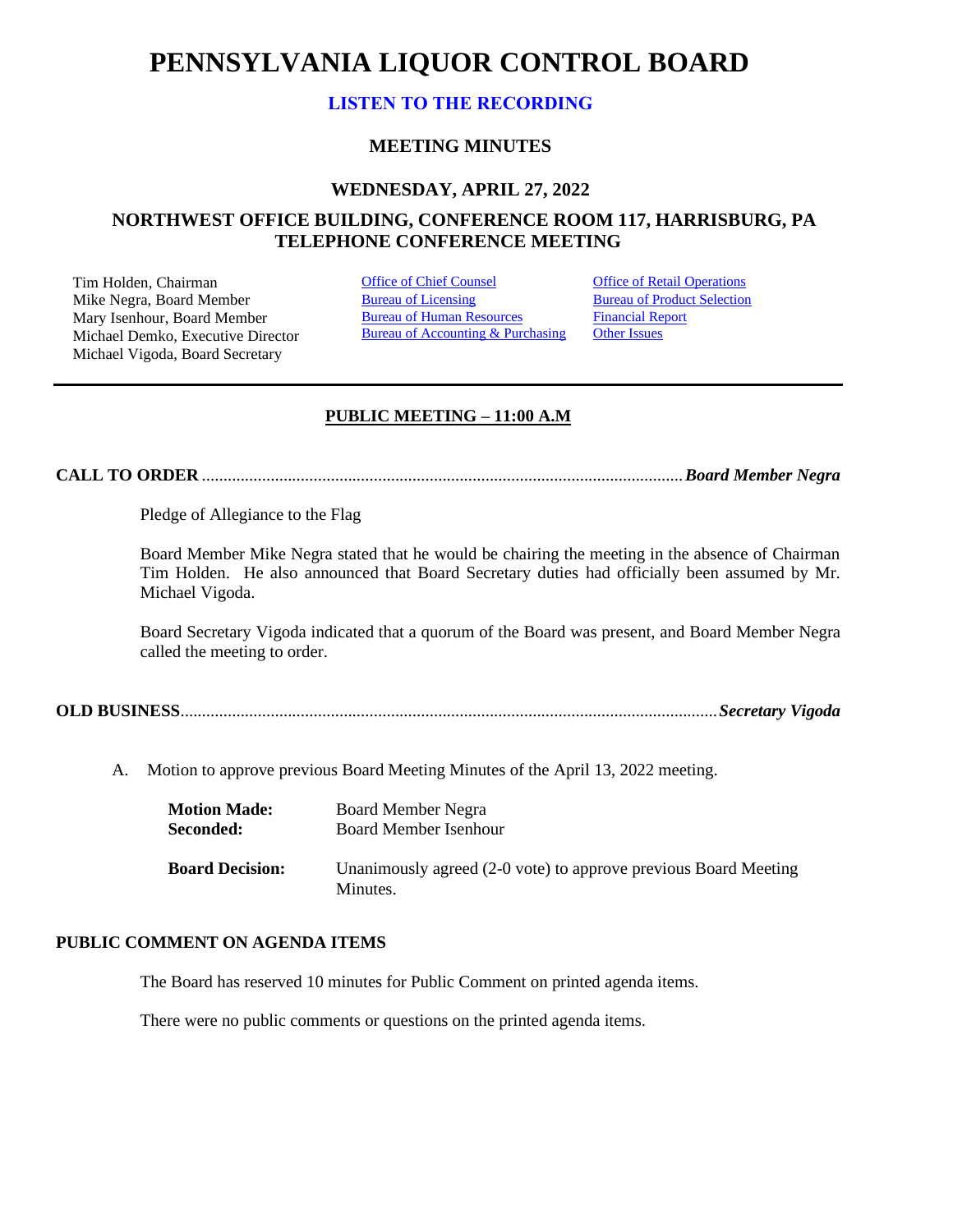# **NEW BUSINESS**

<span id="page-1-0"></span>

| (1) | <b>Hotel Fulton, LLC</b><br>637 North Plum Street<br>Lancaster, Pennsylvania 17602-2377<br>Restaurant Liquor License No. R-11736<br>LID 67257 | Resolution of Hotel Fulton, LLC Appeal                                                                                   |
|-----|-----------------------------------------------------------------------------------------------------------------------------------------------|--------------------------------------------------------------------------------------------------------------------------|
|     | <b>Motion Made:</b><br>Seconded:                                                                                                              | <b>Board Member Negra</b><br><b>Board Member Isenhour</b>                                                                |
|     | <b>Board Decision:</b>                                                                                                                        | Unanimously agreed (2-0 vote) to approve request to settle appeal and reinstate<br>license subject to appeal withdrawal. |

**(2) Regulatory Change – Limited Wineries** Final-Form Regulation

At Board Member Negra's request, Chief Counsel Rodrigo Diaz explained that the Board had begun the process of updating regulations pertaining to limited wineries a few months ago and indicated that updates were necessary to accurately reflect the law in its present form. He then stated that the Board approved the proposed regulations and opportunities for comment had been made available to both the public and the Independent Regulatory Review Commission ("IRRC").

Chief Counsel Diaz affirmed that the final-form regulation before the Board differed only slightly from the proposed regulation. An amendment, based on a request for clarification from IRRC, had been made to indicate that the term "person" could be applied to either a transporter-for-hire licensee or a limited winery licensee in a particular situation.

Chief Counsel Diaz also stated that the only comment of note with regard to the proposed regulation involved a suggestion to prohibit out-of-state wineries from acquiring limited winery licenses. He subsequently referred to a case known as *Cutner v. Newman* and a related injunction while explaining that the Supreme Court requires the PLCB to treat out-of-state wineries the same as Pennsylvania wineries and affirmed that a response to the comment would be provided upon a decision by the Board regarding the proposed final-form regulation.

| <b>Motion Made:</b>    | <b>Board Member Negra</b>                                       |  |
|------------------------|-----------------------------------------------------------------|--|
| Seconded:              | Board Member Isenhour                                           |  |
| <b>Board Decision:</b> | Unanimously agreed (2-0 vote) to approve final-form regulation. |  |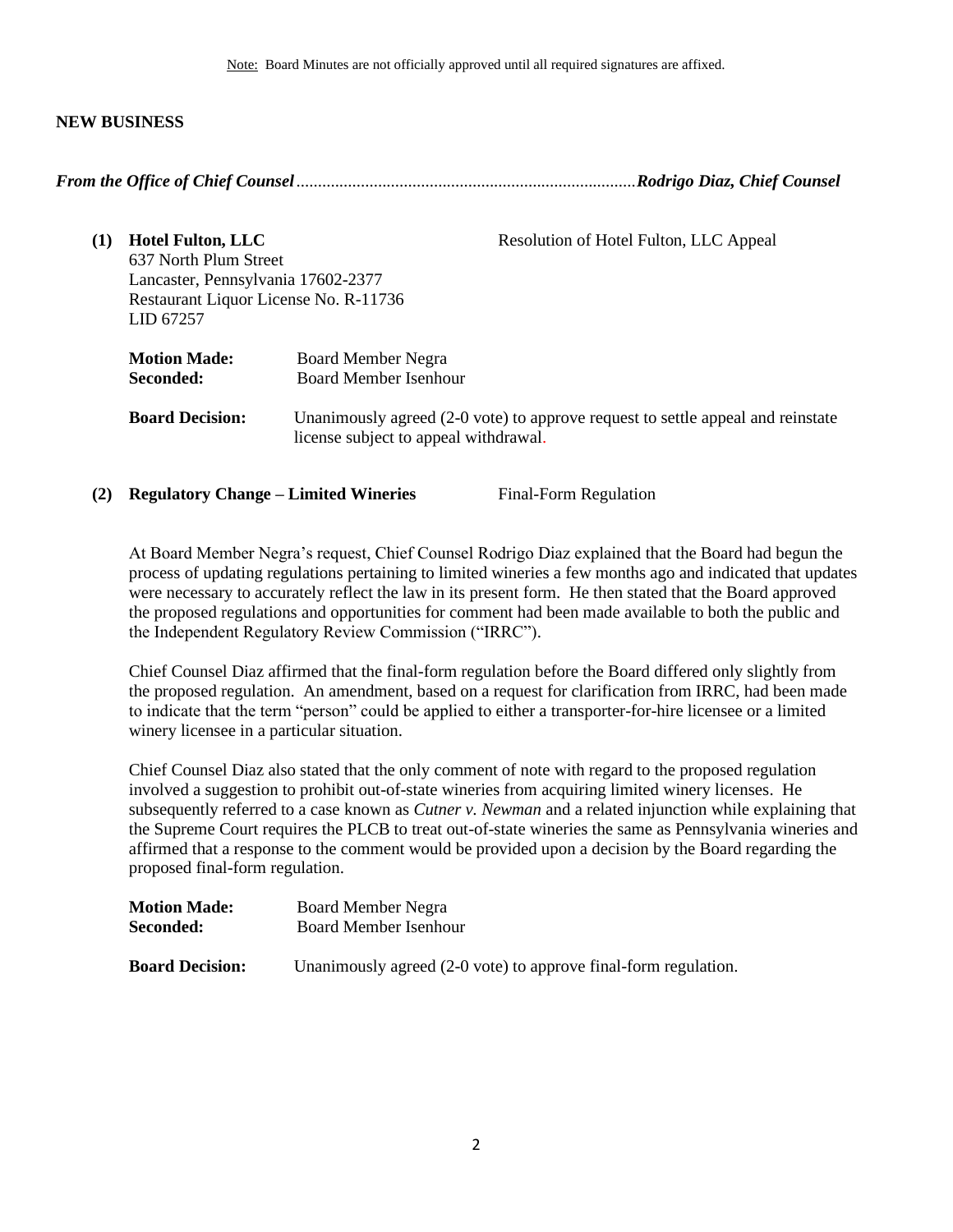<span id="page-2-0"></span>

*From the Bureau of Licensing* ...........................................................*Tisha Albert, Director of Regulatory Affairs Stephanie McGrath, Acting Director, Bureau of Licensing*

**(1) Harvest Montage, LLC t/a Harvest Seasonal Grill** R-2793 (LID No. 98871) Case No. 21-9100 7011 Shoppes Boulevard, P. O. Box 4111 Moosic, Lackawanna County Appointment of Manager – Restaurant

| <b>Motion Made:</b> | <b>Board Member Negra</b> |
|---------------------|---------------------------|
| Seconded:           | Board Member Isenhour     |

**Board Decision:** Unanimously agreed (2-0 vote) to approve appointment of manager.

| (2) | <b>Historic Woodburn Farm Distillery, LLC</b> | Extension of License $\&$      |
|-----|-----------------------------------------------|--------------------------------|
|     | t/a Historic Woodburn Farm Distillery         | Request for an Interior        |
|     | G-48228 (LID No. 106821)                      | <b>Connection with Another</b> |
|     | 4900 Spring Road                              | <b>Business - Brewery</b>      |
|     | Carroll Township                              |                                |
|     | Shermans Dale, Perry County                   |                                |

| <b>Motion Made:</b>    | <b>Board Member Negra</b>                                                                                                   |
|------------------------|-----------------------------------------------------------------------------------------------------------------------------|
| Seconded:              | <b>Board Member Isenhour</b>                                                                                                |
| <b>Board Decision:</b> | Unanimously agreed (2-0 vote) to approve extension of license and<br>request for interior connection with another business. |

| (3) | <b>JJ Hadley &amp; Company Brewers, LLC</b>     | $New - Economic Development$ |
|-----|-------------------------------------------------|------------------------------|
|     | $t/a$ JJ Hadley's                               | Restaurant                   |
|     | (LID No. 106748) Case No. 21-9074               |                              |
|     | 1400-1402 $\frac{1}{2}$ 11 <sup>th</sup> Avenue |                              |
|     | Altoona, Blair County                           |                              |

**Motion Made:** Board Member Negra

Board Member Negra asked if there was anyone in the audience representing JJ Hadley & Company Brewers, LLC. There was no response.

| Seconded:              | Board Member Isenhour                                |
|------------------------|------------------------------------------------------|
| <b>Board Decision:</b> | Unanimously agreed (2-0 vote) to refuse application. |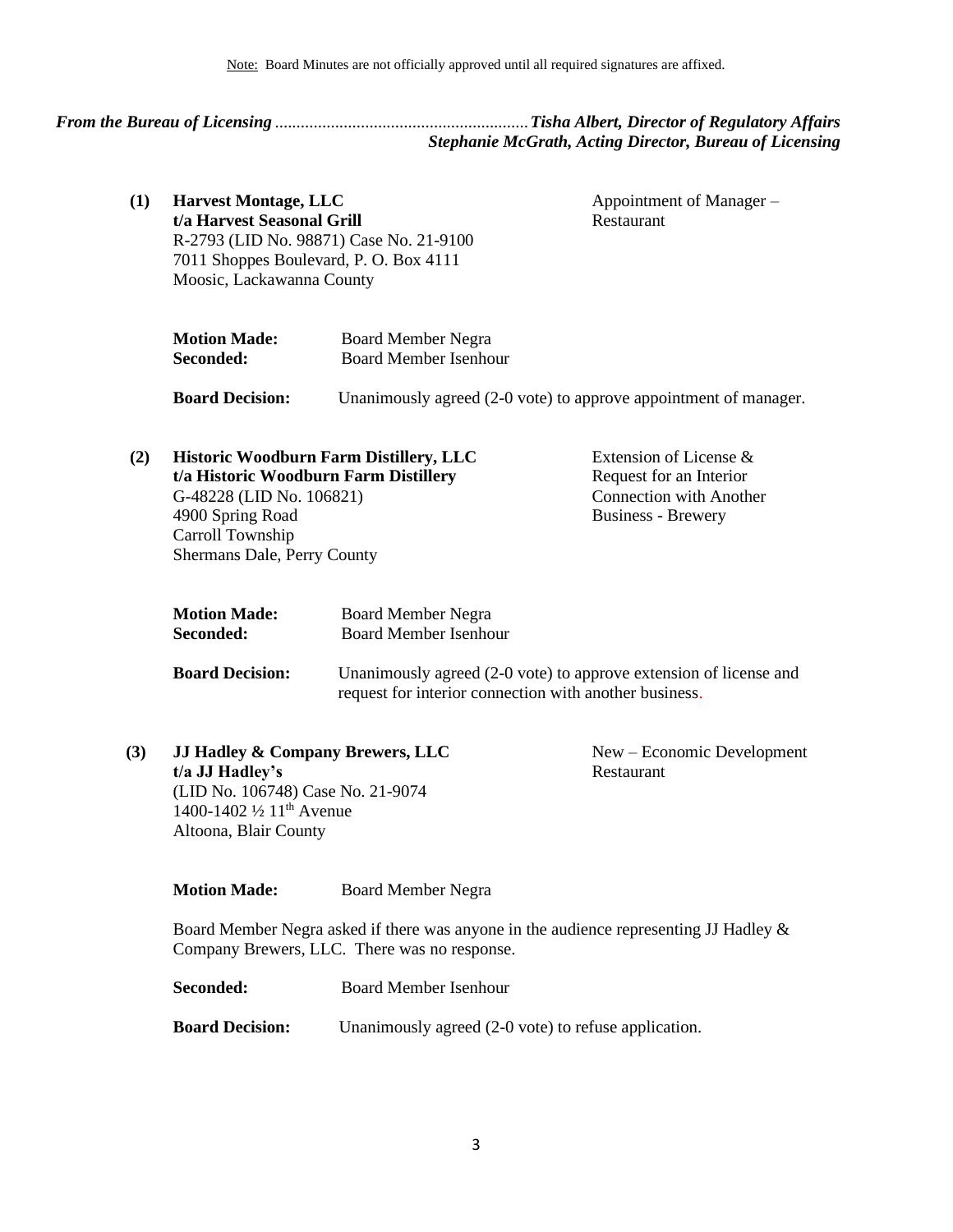**(4) Mahalaxmi, LLC** R-917 (LID No. 104951) Case No. 21-9077 449 Route 315 Highway Pittston Township Pittston, Luzerne County

"Intermunicipal" Double Transfer - Restaurant

Person-to-Person Transfer & Extension of Premises - Hotel

Stipulation - Hotel

**Motion Made:** Board Member Negra

Board Member Negra asked if there was anyone in the audience representing Mahalaxmi, LLC. There was no response.

**Seconded:** Board Member Isenhour

**Board Decision:** Unanimously agreed (2-0 vote) to refuse transfer.

**(5) Edward J. Mitchell**

**t/a Colmar Traxx** H-164 (LID No. 104680) Case No. 21-9051 102 Bethlehem Pike Hatfield Township Colmar, Montgomery County

| <b>Motion Made:</b> | <b>Board Member Negra</b>    |
|---------------------|------------------------------|
| <b>Seconded:</b>    | <b>Board Member Isenhour</b> |

**Board Decision:** Unanimously agreed (2-0 vote) to approve transfer and extension of premises.

**(6) Janvic Properties, LLC** H-164 (LID No. 90674) 102 Bethlehem Pike Hatfield Township Colmar, Montgomery County

Citation Nos. 2014-1586, 2014-2454

| <b>Motion Made:</b>    | <b>Board Member Negra</b>                                                             |
|------------------------|---------------------------------------------------------------------------------------|
| Seconded:              | <b>Board Member Isenhour</b>                                                          |
| <b>Board Decision:</b> | Unanimously agreed (2-0 vote) to approve stipulation to serve two-<br>day suspension. |

**(7) 7100 Dicks, Inc.**

| <b>7100 Dicks, Inc.</b>                     | <b>Conditional Licensing Agreement</b> |
|---------------------------------------------|----------------------------------------|
| R-15474 (LID No. 81866) Case No. 2020-81866 | Renewal – District 10                  |
| 7100 Dicks Avenue                           |                                        |
| Philadelphia, Philadelphia County           | $HOLD - 3/23/22$ SESSION               |
|                                             |                                        |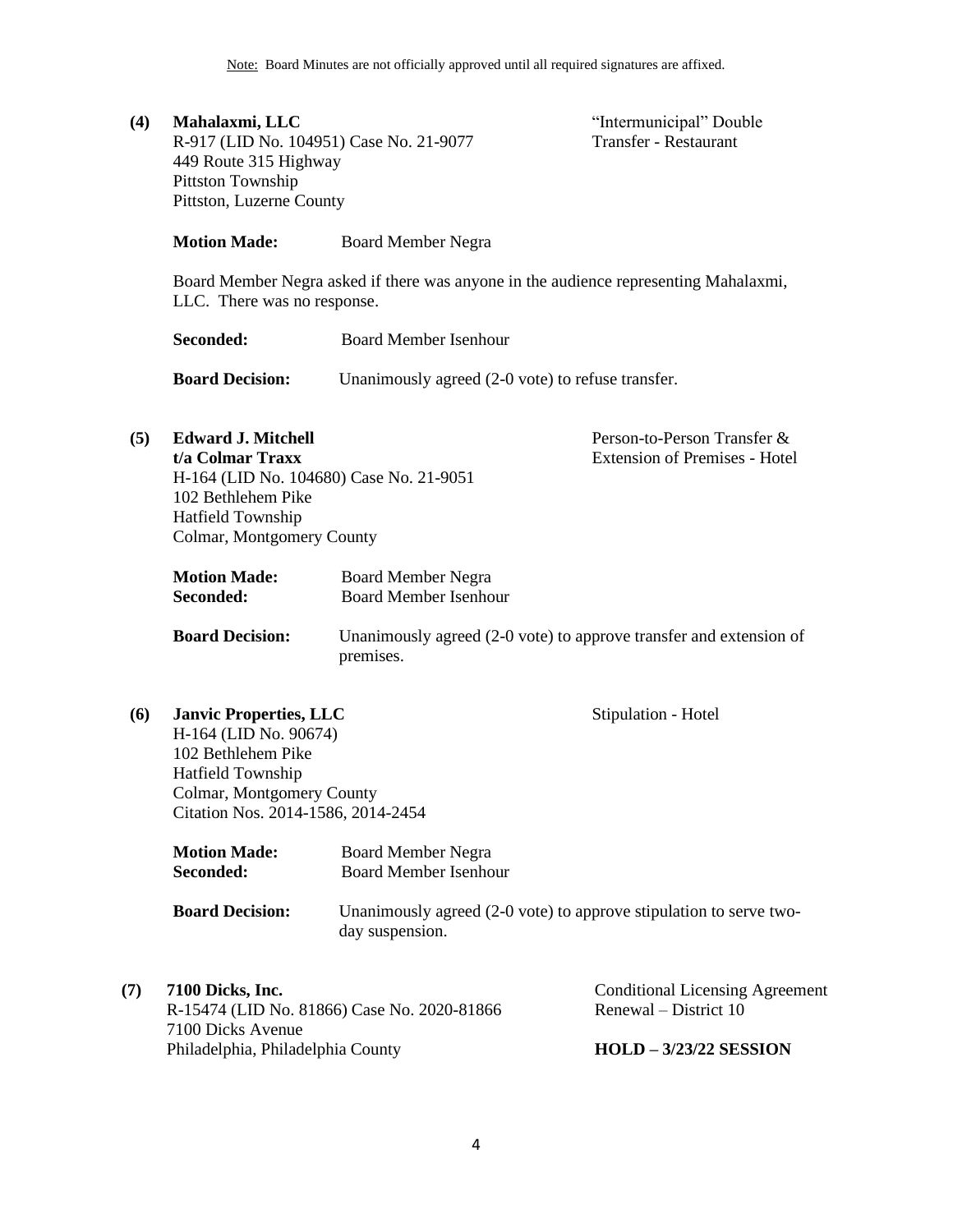| <b>Motion Made:</b>    | <b>Board Member Negra</b>                                                                   |
|------------------------|---------------------------------------------------------------------------------------------|
| Seconded:              | <b>Board Member Isenhour</b>                                                                |
| <b>Board Decision:</b> | Unanimously agreed (2-0 vote) to approve renewal with a conditional<br>licensing agreement. |

| (8)  | <b>Bellevue Philly, LLC</b><br>200 South Broad Street<br>Philadelphia, Philadelphia County | R-7340 (LID No. 60017) Case No. 2020-60017                                                        | Renewal – District 10                                          |
|------|--------------------------------------------------------------------------------------------|---------------------------------------------------------------------------------------------------|----------------------------------------------------------------|
|      | <b>Motion Made:</b><br>Seconded:                                                           | <b>Board Member Negra</b><br><b>Board Member Isenhour</b>                                         |                                                                |
|      | <b>Board Decision:</b>                                                                     | Unanimously agreed (2-0 vote) to hold for amended conditional<br>licensing agreement.             |                                                                |
| (9)  | <b>Boonie's Sports Bar, Inc.</b><br>122 Diamond Street<br>Titusville, Crawford County      | R-13906 (LID No. 50828) Case No. 2021-50828                                                       | <b>Conditional Licensing Agreement</b><br>Renewal – District 7 |
|      | <b>Motion Made:</b><br>Seconded:                                                           | <b>Board Member Negra</b><br><b>Board Member Isenhour</b>                                         |                                                                |
|      | <b>Board Decision:</b>                                                                     | Unanimously agreed $(2-0$ vote) to approve renewal with a new<br>conditional licensing agreement. |                                                                |
| (10) | D. Kendo, Inc.                                                                             |                                                                                                   | Renewal – District 3                                           |

**(10) D. Kendo, Inc.** R-7821 (LID No. 54657) Case No. 2021-54657 302 West Lincoln Highway Coatesville, Chester County

> **Motion Made:** Board Member Negra **Seconded:** Board Member Isenhour **Board Decision:** Unanimously agreed (2-0 vote) to approve renewal with the existing conditional licensing agreement.

**(11) Diane C. D'Amico t/a D'Amico's Bar** R-10078 (LID No. 39418) Case No. 2020-39418 115-117 Jordan Street

South Heights, Beaver County

Conditional Licensing Agreement Renewal – District 6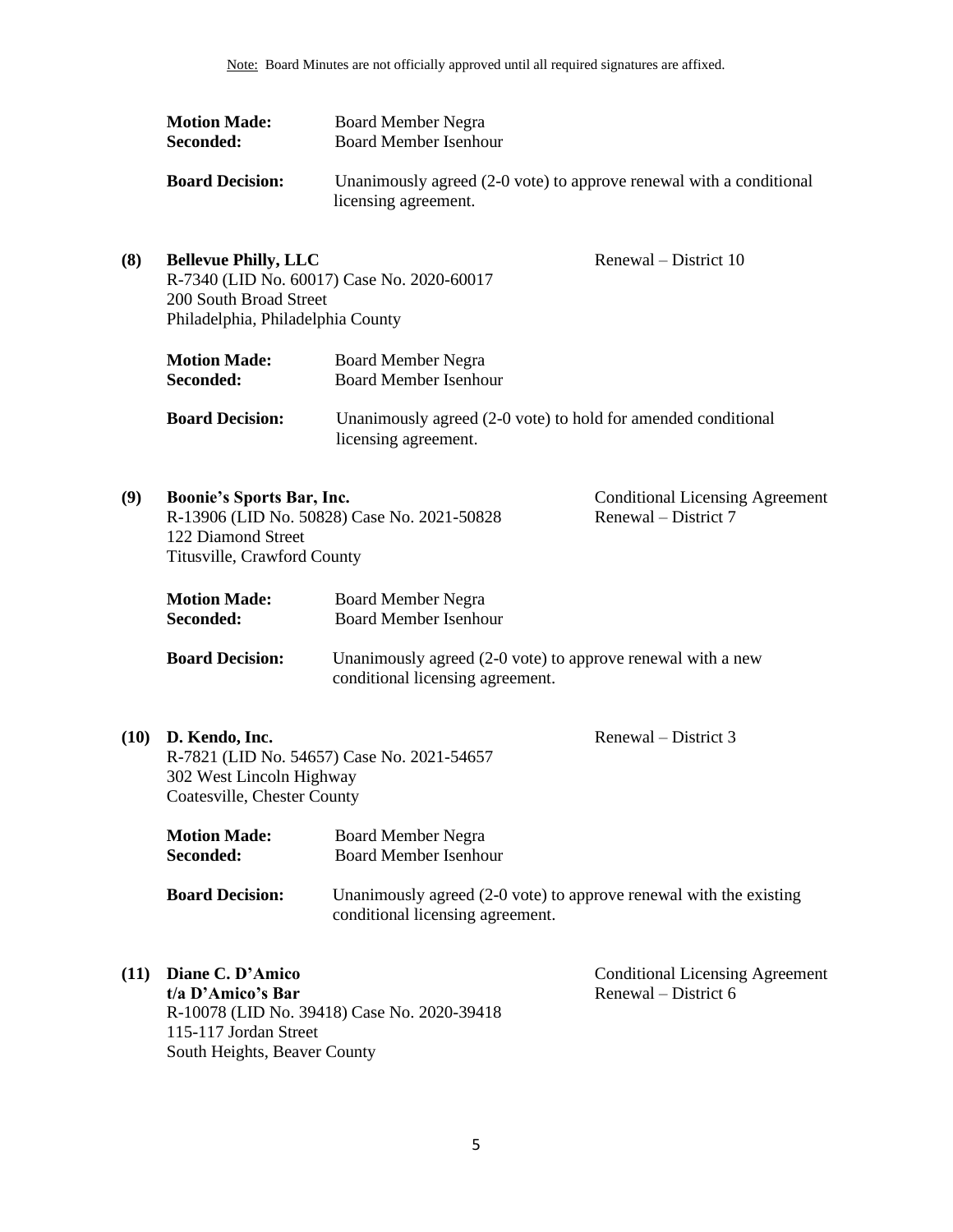|      | <b>Motion Made:</b><br>Seconded:                                                         | <b>Board Member Negra</b><br><b>Board Member Isenhour</b>                                       |                                                                |
|------|------------------------------------------------------------------------------------------|-------------------------------------------------------------------------------------------------|----------------------------------------------------------------|
|      | <b>Board Decision:</b>                                                                   | Unanimously agreed (2-0 vote) to approve renewal with a conditional<br>licensing agreement.     |                                                                |
| (12) | Victor A. Gregori, Jr.<br>t/a Force Hotel                                                | H-2490 (LID No. 35136) Case No. 2021-35136                                                      | <b>Conditional Licensing Agreement</b><br>Renewal – District 7 |
|      | Bennetts Valley Highway, P. O. Box 154<br>Jay Township<br>Force, Elk County              |                                                                                                 | $HOLD - 3/9/22$ SESSION                                        |
|      | <b>Motion Made:</b><br>Seconded:                                                         | <b>Board Member Negra</b><br><b>Board Member Isenhour</b>                                       |                                                                |
|      | <b>Board Decision:</b>                                                                   | Unanimously agreed (2-0 vote) to approve renewal with a conditional<br>licensing agreement.     |                                                                |
| (13) | Himalaya Bar and Grill, LLC<br>R-17528 (LID No. 80771) Case No. 2021-80771               |                                                                                                 | <b>Conditional Licensing Agreement</b><br>Renewal – District 7 |
|      | 2218 East Lake Road<br>Lawrence Park Township<br>Erie, Erie County                       |                                                                                                 | $HOLD - 3/9/22$ SESSION                                        |
|      | <b>Motion Made:</b><br>Seconded:                                                         | <b>Board Member Negra</b><br><b>Board Member Isenhour</b>                                       |                                                                |
|      | <b>Board Decision:</b>                                                                   | Unanimously agreed (2-0 vote) to approve renewal with a new<br>conditional licensing agreement. |                                                                |
| (14) | <b>Johnsonburg Legion Airport &amp; Club</b><br>C-4340 (LID No. 1993) Case No. 2021-1993 |                                                                                                 | <b>Conditional Licensing Agreement</b><br>Renewal – District 7 |
|      | 411 Market Street<br>Johnsonburg, Elk County                                             |                                                                                                 | $HOLD - 3/9/22$ SESSION                                        |
|      | <b>Motion Made:</b><br>Seconded:                                                         | <b>Board Member Negra</b><br><b>Board Member Isenhour</b>                                       |                                                                |
|      | <b>Board Decision:</b>                                                                   | Unanimously agreed (2-0 vote) to approve renewal with a conditional<br>licensing agreement.     |                                                                |
| (15) | <b>Maze Hospitality, LLC</b><br>208 South 13th Street                                    | R-6747 (LID No. 70364) Case No. 2020-70364                                                      | Renewal & Amusement Permit -<br>District 10                    |

Philadelphia, Philadelphia County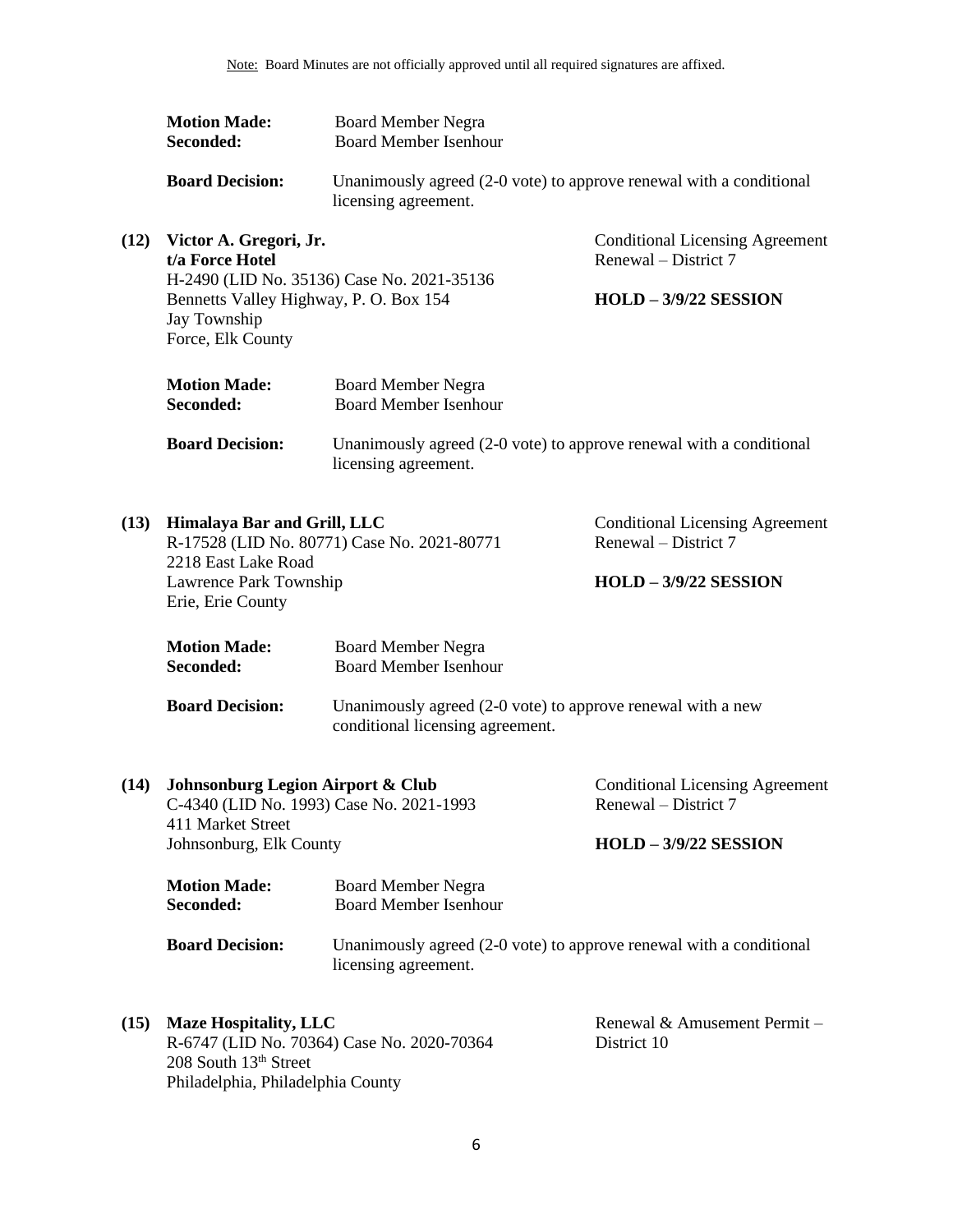|      | <b>Motion Made:</b>                                                                                                                                 | <b>Board Member Negra</b>                                                                       |                                                                                            |
|------|-----------------------------------------------------------------------------------------------------------------------------------------------------|-------------------------------------------------------------------------------------------------|--------------------------------------------------------------------------------------------|
|      | LLC. There was no response.                                                                                                                         | Board Member Negra asked if there was anyone in the audience representing Maze Hospitality,     |                                                                                            |
|      | Seconded:                                                                                                                                           | <b>Board Member Isenhour</b>                                                                    |                                                                                            |
|      | <b>Board Decision:</b>                                                                                                                              | Unanimously agreed (2-0 vote) to refuse renewal.                                                |                                                                                            |
| (16) | Medred & Moore Enterprises, Inc.<br>5356 Rockton Road<br>Sandy Township<br>DuBois, Clearfield County                                                | R-20707 (LID No. 46093) Case No. 2021-46093                                                     | Renewal – District 1                                                                       |
|      | <b>Motion Made:</b><br>Seconded:                                                                                                                    | <b>Board Member Negra</b><br><b>Board Member Isenhour</b>                                       |                                                                                            |
|      | <b>Board Decision:</b>                                                                                                                              | Unanimously agreed (2-0 vote) to approve renewal.                                               |                                                                                            |
| (17) | <b>Nobles Corner Bar, Inc.</b><br>1635 Nobles Lane<br>Pittsburgh, Allegheny County                                                                  | R-12933 (LID No. 70018) Case No. 2021-70018                                                     | <b>Conditional Licensing Agreement</b><br>Renewal – District 5<br>$HOLD - 1/26/22$ SESSION |
|      | <b>Motion Made:</b><br>Seconded:                                                                                                                    | <b>Board Member Negra</b><br><b>Board Member Isenhour</b>                                       |                                                                                            |
|      | <b>Board Decision:</b>                                                                                                                              | Unanimously agreed (2-0 vote) to approve renewal with a new<br>conditional licensing agreement. |                                                                                            |
| (18) | <b>Overbrook Tavern, LLC</b><br>t/a Grapeville Station<br>2525 Brown Avenue, P. O. Box 185<br>Hempfield Township<br>Grapeville, Westmoreland County | R-16801 (LID No. 54503) Case No. 2020-54503                                                     | Renewal – District 6                                                                       |
|      | <b>Motion Made:</b><br>Seconded:                                                                                                                    | <b>Board Member Negra</b><br><b>Board Member Isenhour</b>                                       |                                                                                            |

**Board Decision:** Unanimously agreed (2-0 vote) to approve renewal.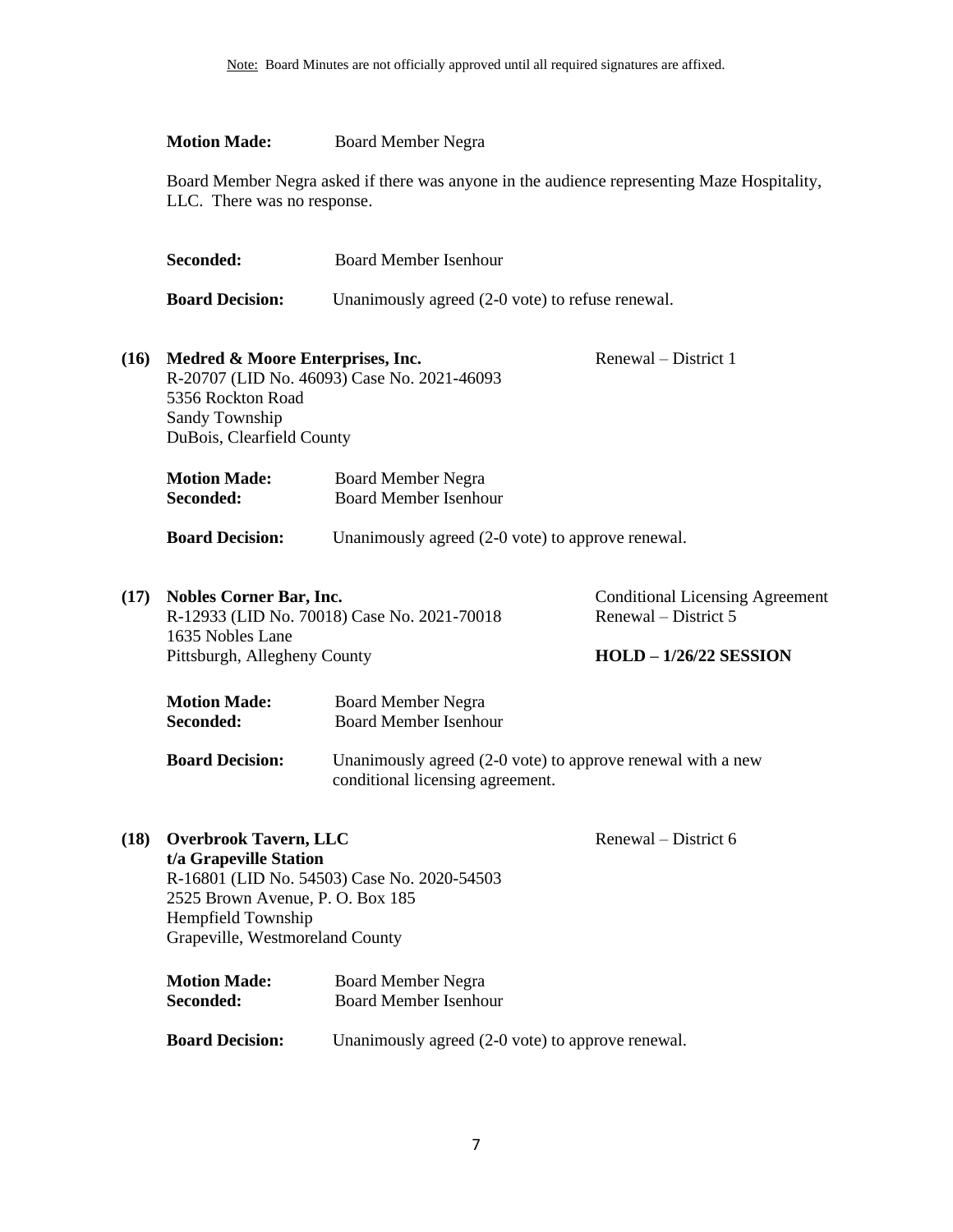**(19) The Rock Entertainment, LLC** R-305 (LID No. 70812) Case No. 2021-70812 2623-2625 Penn Avenue Pittsburgh, Allegheny County

Conditional Licensing Agreement Renewal – District 5

| <b>Motion Made:</b>    | Board Member Negra                                                                                 |
|------------------------|----------------------------------------------------------------------------------------------------|
| Seconded:              | <b>Board Member Isenhour</b>                                                                       |
| <b>Board Decision:</b> | Unanimously agreed $(2-0)$ vote) to approve renewal with a new<br>conditional licensing agreement. |

**(20) Sharyn L. Williams Angelo F. Perigo t/a Sharwood Lounge** R-14384 (LID No. 60592) Case No. 2021-60592 470 Broadway Pitcairn, Allegheny County

Conditional Licensing Agreement Renewal – District 5

# **HOLD – 1/12/22 SESSION**

| <b>Motion Made:</b> | <b>Board Member Negra</b> |
|---------------------|---------------------------|
| <b>Seconded:</b>    | Board Member Isenhour     |

**Board Decision:** Unanimously agreed (2-0 vote) to approve renewal with a conditional licensing agreement.

New Tavern Gaming License

**(21) Double J Inn, LLC** R-46632 (LID No. 103218) 4587 Chambersburg Road Franklin Township Biglerville, Adams County

| <b>Motion Made:</b> | <b>Board Member Negra</b> |
|---------------------|---------------------------|
| Seconded:           | Board Member Isenhour     |

**Board Decision:** Unanimously agreed (2-0 vote) to approve new tavern gaming license.

New Tavern Gaming License

**(22) Wayne Jayne, LLC t/a New National Hotel** H-2101 (LID No. 109315) 302 Main Street Berlin, Somerset County

| <b>Motion Made:</b>    | Board Member Negra                                                  |  |
|------------------------|---------------------------------------------------------------------|--|
| Seconded:              | Board Member Isenhour                                               |  |
|                        |                                                                     |  |
| <b>Board Decision:</b> | Unanimously agreed (2-0 vote) to approve new tavern gaming license. |  |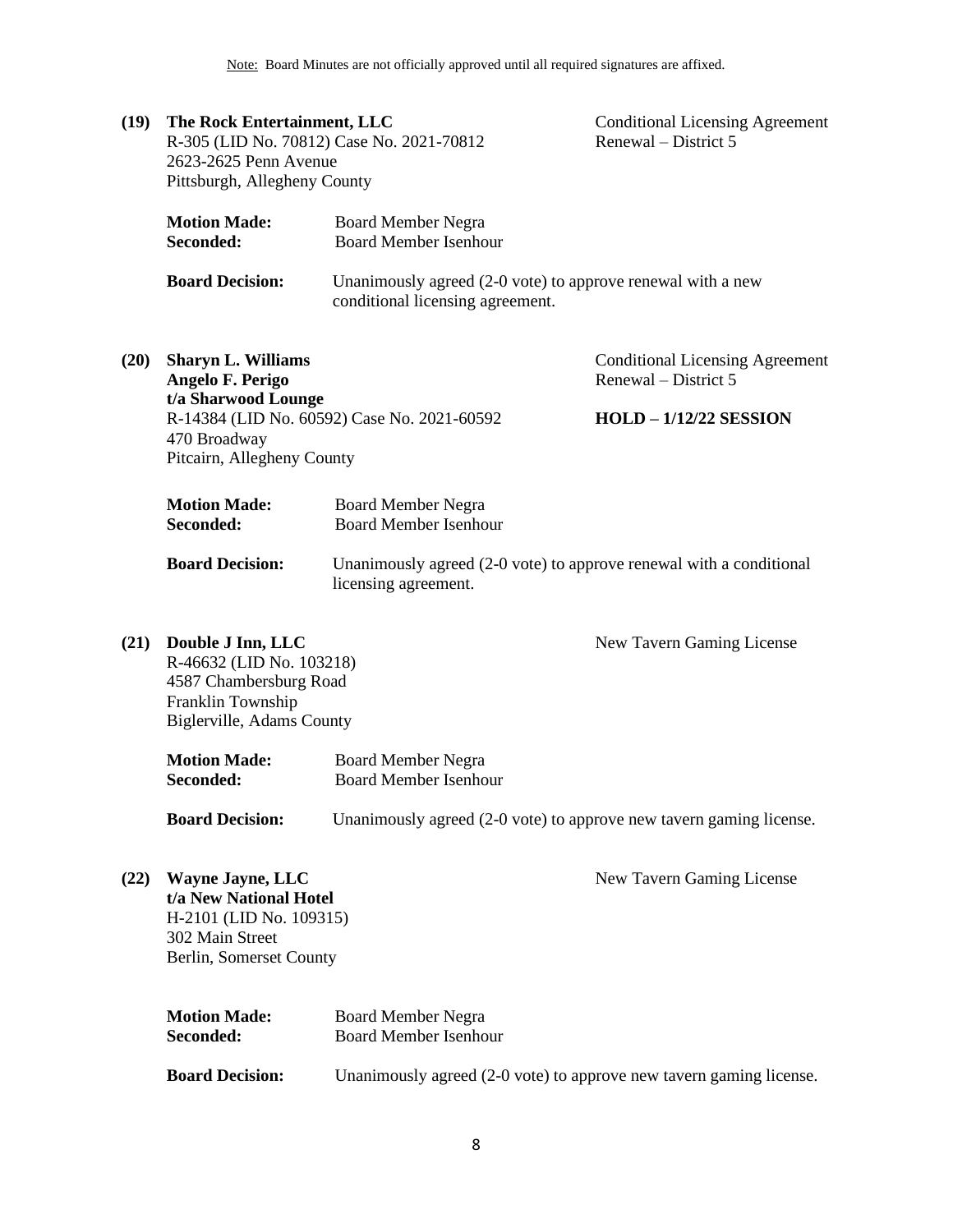Board Member Negra remarked that, at present, a total of 73 tavern gaming licenses have been approved.

# *From the Bureau of Human Resources*........................................... *Jason Lutcavage, Director of Administration Jennifer Haas, Director, Bureau of Human Resources*

<span id="page-8-0"></span>Personnel Actions

There were 15 personnel actions presented for consideration.

- 1. Aamir Austin Affirm Removal
- 2. Shelby Baker Affirm Removal
- 3. Taiveon Baker Removal
- 4. Amanda Beitler Affirm Removal
- 5. Kathleen Birkelbach Affirm Removal
- 6. Carmela Ellerbe Removal
- 7. Jessica Granza Removal
- 8. Shadeed Lamar Removal
- 9. Molly McCabe Affirm Removal
- 10. Aaron Moore Removal
- 11. Malika Moore Affirm Removal
- 12. Sean O'Malley Removal
- 13. Tiffany Shubert Affirm Removal
- 14. Diane Taylor Affirm Removal
- 15. Ryan Veinotte Affirm Removal

<span id="page-8-1"></span>

| <b>Motion Made:</b>    | <b>Board Member Negra</b>                                       |
|------------------------|-----------------------------------------------------------------|
| <b>Seconded:</b>       | <b>Board Member Isenhour</b>                                    |
| <b>Board Decision:</b> | Unanimously agreed (2-0 vote) to approve all Personnel Actions. |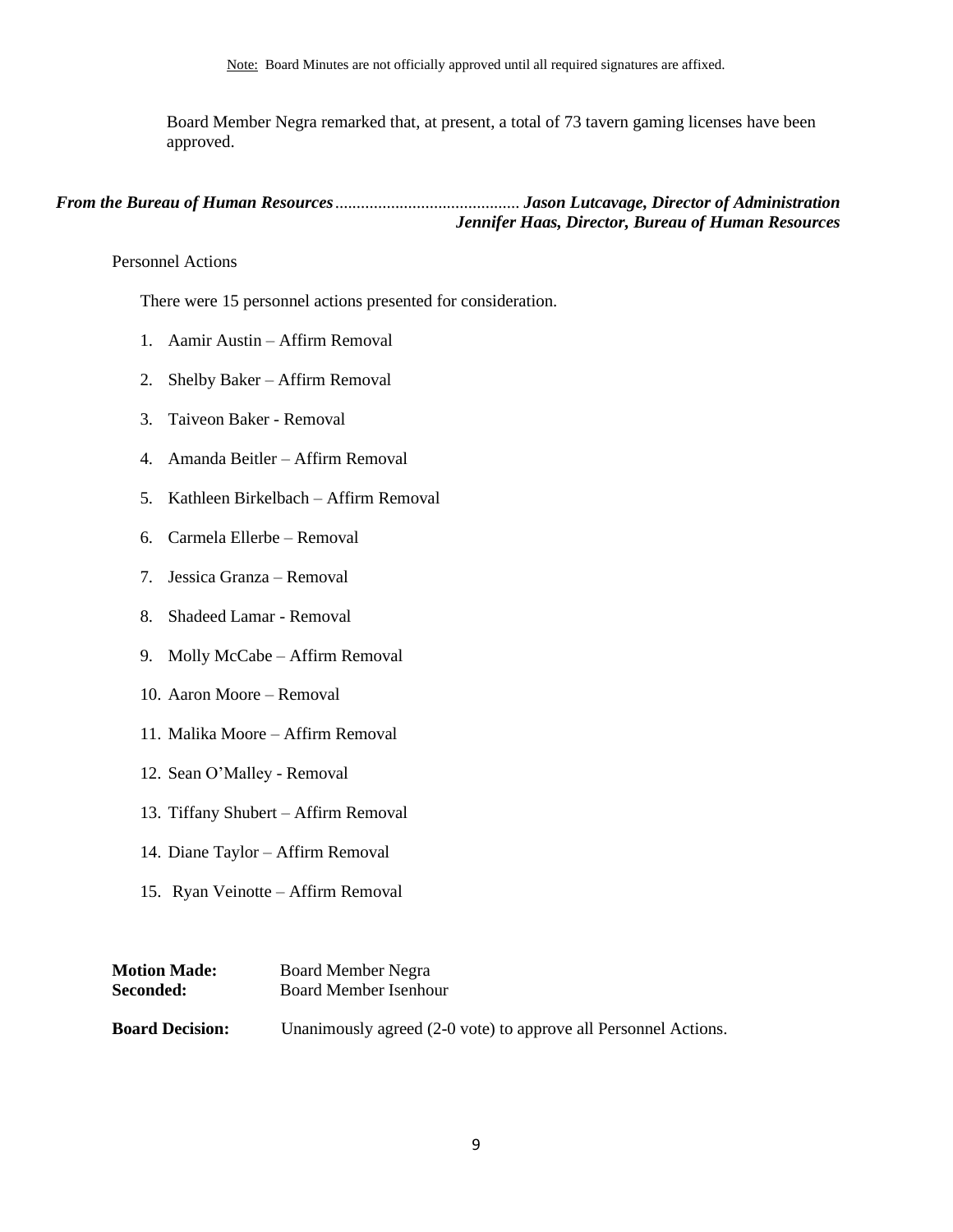*From the Bureau of Accounting & Purchasing* .............................................*Michael Demko*, *Executive Director Koppolu Ravindraraj, Director, Bureau of Accounting & Purchasing Mike Freeman, Director, Bureau of Financial Management & Analysis* 

Procurement Actions:

**(1) Digital Production Equipment Upgrade -** This request is to amend the current purchase order (PO) with Ricoh and replace the black & white digital copier engine with a color engine so that the print shop can better support centralized store printing through increased overall color print output capacity. The amendment to our standing PO would result in a \$3110.20 monthly increase (from \$6,476.44 to \$9,586.64) beginning on 8/1/22 for the remaining term of the contract due to expire 01/31/26.

Procured via PO Change – VENDOR: **Ricoh USA, Inc. –** TERM: 42 months for period 8/1/2022 through 01/13/2026 - **\$130,628.40 estimated cost.**

**Microsoft Unified Support Renewal -** This request is for our annual Microsoft support agreement. This gives us access to expedited Microsoft support for normal tickets, advisory support, on demand assessment with setup and configuration, unlimited MS classes for our users and ProActive service credits.

Procured via DGS Contract #4400000452 – VENDOR: **Microsoft Corporation –** One year for period 6/1/12022 through 5/31/2023 - **\$59,955.00 estimated cost.**

| <b>Motion Made:</b>    | <b>Board Member Negra</b>                                         |
|------------------------|-------------------------------------------------------------------|
| <b>Seconded:</b>       | Board Member Isenhour                                             |
| <b>Board Decision:</b> | Unanimously agreed (2-0 vote) to approve all Procurement Actions. |

Inter-Agency Charges:

- **(1) Office of Administration – IT Shared Services –** Billing of \$1,386,350 for the FY 2021-22 Q3 billing for OA's IT Enterprise Technology Essential Services. This billing is for enterprise-wide infrastructure, network, security, enterprise data center (EDC) and service desk costs. The LCB's charge represents 2.1% of the total \$66.2M OA- IT Shared Services billing. The FY 2021-22 billings for Q1-Q3 total \$2.95 million.
- **(2) Executive Offices JOB 78-OCRIM –** FY 2021-22 billing of \$77,507.99 to reimburse the Executive Offices for services provided by the Office of Continuity and Records Information Management (OCRIM) to operate the Executive Management Directives system, continuity and preparedness operations, and the ALERTPA notification system (CodeRed). The billing is \$5,661.68 (+7.9%) higher than last year and represents 7.0% of the total \$1.1 million Executive Office's billing. (The methodology for allocating the FY 2021 billing is based on "benefit eligible employee" head count for last fiscal year.)
- **(3) Office of Administration – IT Shared Services –** Billing of \$781,850 for the FY 2021-22 Q4 billing for OA's IT Enterprise Technology Essential Services. This billing is for enterprise-wide infrastructure, network, security, enterprise data center (EDC) and service desk costs. The LCB's charge represents 1.1% of the total \$68.3M OA- IT Shared Services billing. With the \$0.60 million true-up charge in Q3, the FY 2021-22 total billings were \$3.73 million or \$2.43 million more than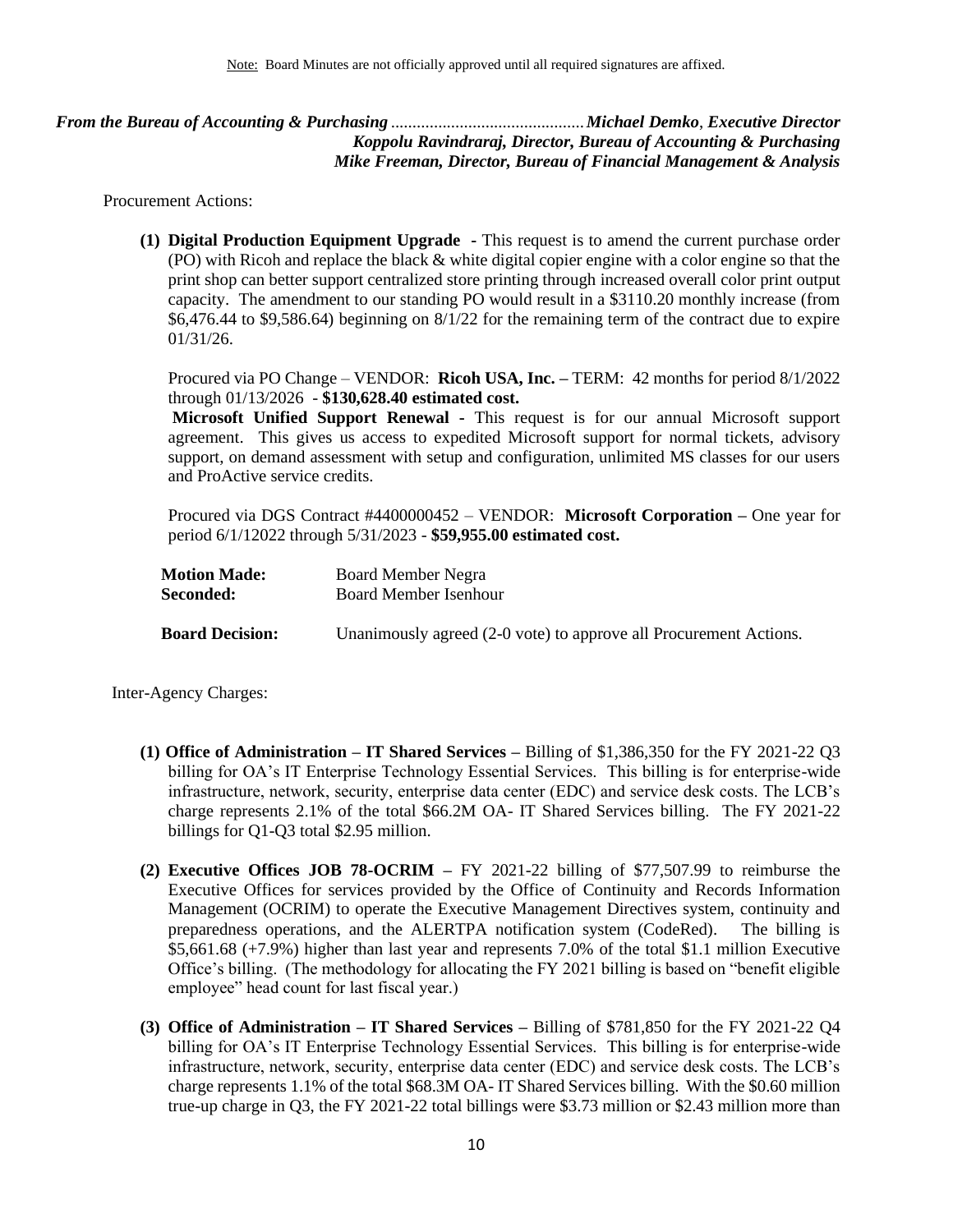last year's understated billing of \$1.31 million. Adjusting last year's charges for the true-up, the base FY 2021-22 charges are \$1.21 million (+63.1%) more than last year.

The Bureau of Financial Management and Analysis has reviewed these charges and determined that they are reasonable based on billing methodology and previous experience**.**

| <b>Motion Made:</b> | <b>Board Member Negra</b>    |
|---------------------|------------------------------|
| Seconded:           | <b>Board Member Isenhour</b> |

Board Member Negra and Board Member Isenhour noted the fact that item no. 3 (Office of Administration – IT Shared Services) had appeared on the Board's agenda several times previously. After expressing satisfaction with the fact that the action could finally be approved, Board Member Negra suggested that the Office of Administration should reliably provide necessary information in the future when similar actions are being considered.

**Board Decision:** Unanimously agreed (2-0 vote) to approve all Inter-Agency Charges.

<span id="page-10-0"></span>*From the Office of Retail Operations*..............................................................*Michael Demko, Executive Director*

- **(1) #0707 – Valley View Shopping Center, 613 Pleasant Valley Boulevard, Altoona Amendment**
- **(2) #3605 – Manheim Shopping Center, 97 Doe Run Road, Manheim Amendment**
- **(3) #4007 – 13 Weis Plaza, Nanticoke Amendment**
- **(4) #4102 – Hepburn Center, 449 Hepburn Street, Williamsport Amendment**
- **(5) #4104 – 1274 East Penn Street, Muncy Amendment**
- **(6) #4107 – 803 North Loyalsock Avenue, Montoursville Amendment**
- **(7) #4701 – 144 Continental Boulevard, Danville Amendment**
- **(8) #4904 – 551 Mahoning Street, Milton Amendment**

| <b>Motion Made:</b> | <b>Board Member Negra</b>    |
|---------------------|------------------------------|
| Seconded:           | <b>Board Member Isenhour</b> |

**Board Decision:** Unanimously agreed (2-0 vote) to approve all Retail Operations Actions.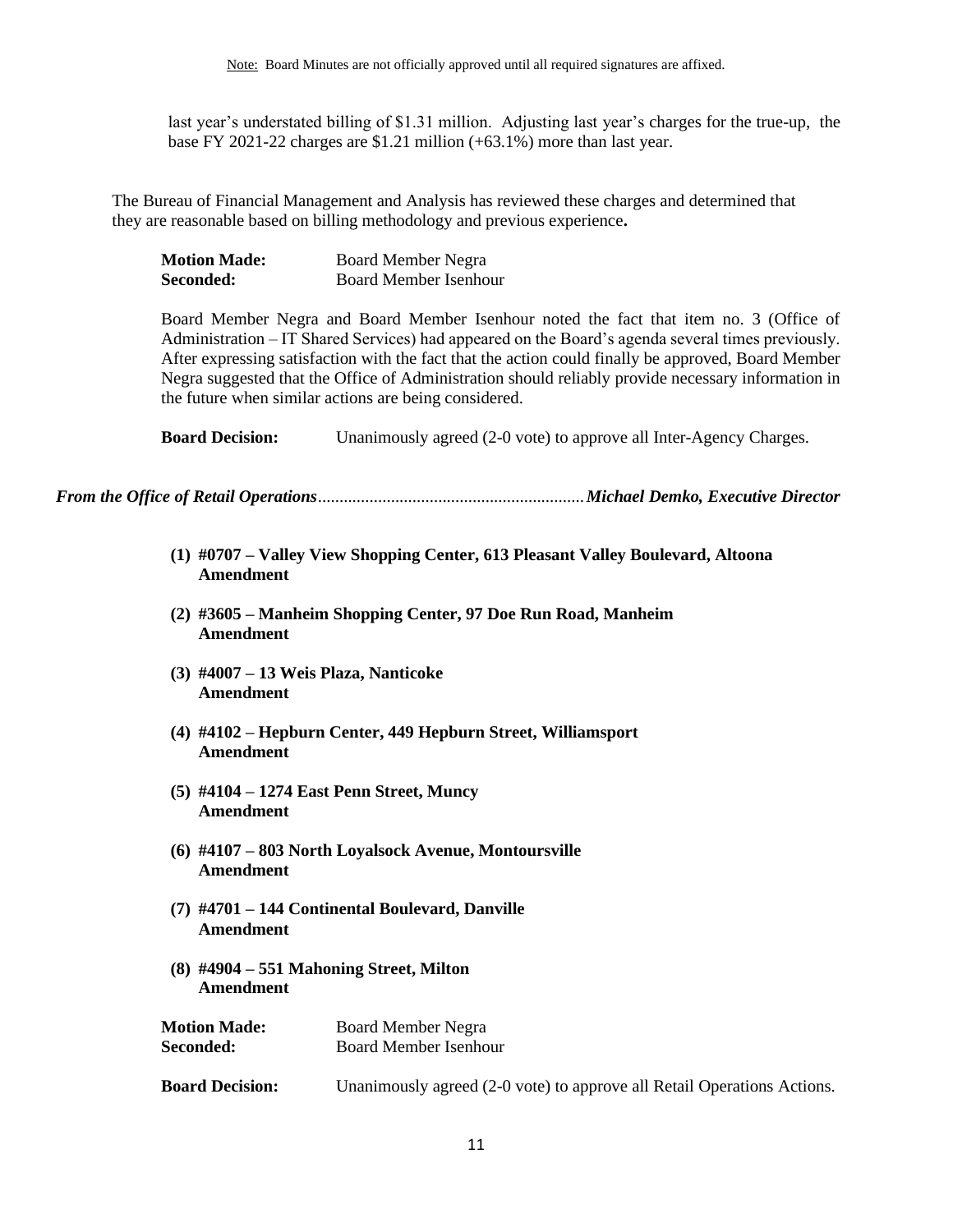*From the Bureau of Product Selection* .............................................*Tom Bowman, Director of Product Selection*

### **VENDOR – ITEM NAME BOARD ACTION REQUESTED**

| <b>Various</b> | 1. Regular New Items Accepted    |
|----------------|----------------------------------|
| <b>Various</b> | 2. Regular PA New Items Accepted |
| Various        | 3. Regular Recommended Delist    |

# **1. Regular New Item Accepted**

| <b>BRAND NAME AND SIZE</b>                       | <b>REASON</b> |
|--------------------------------------------------|---------------|
| Diageo North America                             |               |
| Loyal Nine Loyal Lemonade Cocktail 4x355 mL Cans | 18            |
|                                                  |               |

RECOMMENDED ACTION: We recommend the Board approve this action

# **2. Regular PA New Items Accepted**

| <b>BRAND NAME AND SIZE</b>                            | <b>REASON</b> |
|-------------------------------------------------------|---------------|
| <b>Allegheny Distilling LLC</b>                       |               |
| Maggie's Farm Rum Old Fashioned Cocktail 750 mL       | 16            |
| Personal Day Hard Seltzer Variety Pack 12x355 mL Cans | 16            |
| <b>Pennsylvania Pure Distilleries</b>                 |               |
| Boyd and Blair Espresso Martini Cocktail 1 L          | 16            |
| <b>Pine Creek Spirits</b>                             |               |
| Ranch Water Agave Lime Hard Seltzer 4x355 mL Cans     | 16            |

RECOMMENDED ACTION: We recommend the Board approve this action

#### **New Items – Recommended Listings Reason Codes**

- 1. Strong marketing support
- 2. High brand recognition
- 3. Line/Size extension of successful brand
- 4. Trade up opportunity
- 5. Growing category
- 6. Growing segment
- 7. National rollout
- 8. Niche item / Limited distribution
- 9. High dollar profit potential
- 10. Trade out
- 11. High quality for the value
- 12. Innovative product/flavor
- 13. High sales through other PLCB channels (Luxury, Online, SLO)
- 14. Underrepresented category/segment
- 15. Hole in selection consumer/store requests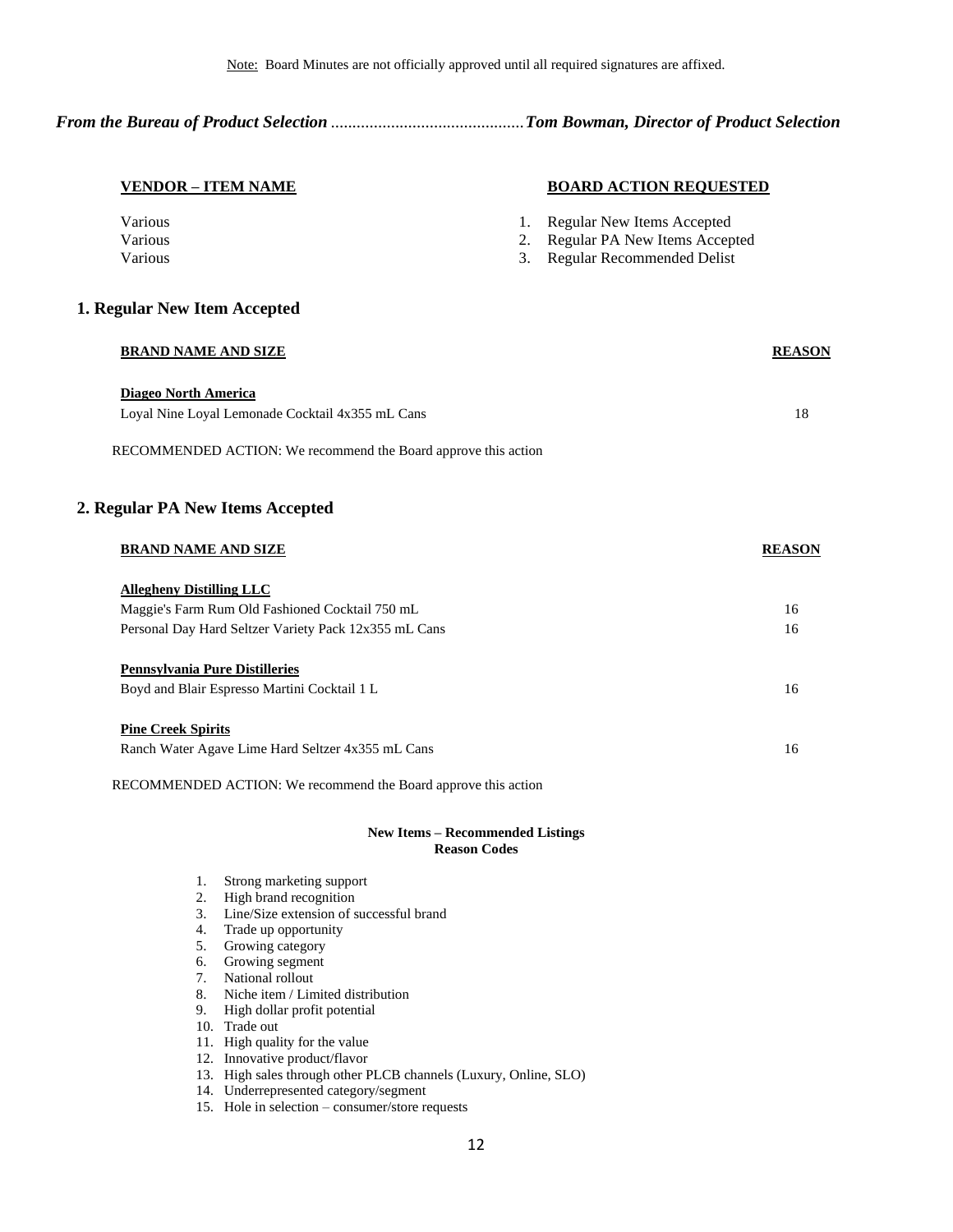Note: Board Minutes are not officially approved until all required signatures are affixed.

- 16. PA Spirits
- 17. PA Wines
- 18. Licensee only
- 19. Probationary listing

# **3. Regular Recommended Delist**

| <b>BRAND NAME AND SIZE</b>                                                                                | <b>CODE</b> |
|-----------------------------------------------------------------------------------------------------------|-------------|
| The Edrington Group USA LLC<br>The Macallan Highland Single Malt Scotch 18 Year Old 750<br>m <sub>L</sub> | 8080        |
| Legacy in a Glass LLC                                                                                     |             |
| Moon Tree Moscato D'Asti 750 mL                                                                           | 98970       |
| Majestic W S USA Inc                                                                                      |             |
| Madame Fleur Sauvignon Blanc 750 mL                                                                       | 97002       |
| Vina Pomal Crianza Rioja 750 mL                                                                           | 98960       |
| <b>Palm Bay Imports Inc.</b>                                                                              |             |
| Portillo Chardonnay 750 mL                                                                                | 98997       |
|                                                                                                           |             |

EFFECTIVE DATE: The transference to closeout will become effective May 27, 2022

| <b>Motion Made:</b>    | Board Member Negra                                                      |
|------------------------|-------------------------------------------------------------------------|
| Seconded:              | Board Member Isenhour                                                   |
| <b>Board Decision:</b> | Unanimously agreed (2-0 vote) to approve all Product Selection Actions. |

# <span id="page-12-0"></span>**OTHER ISSUES**

# *Alcohol Education Grant Requests….………… .…….Tisha Albert, Director of Regulatory Affairs Corinne Dinoski, Director, Bureau of Alcohol Education*

 The Board may award grants to various entities throughout the Commonwealth for the purpose of reducing underage and dangerous drinking. The Bureau of Alcohol Education is requesting the Board fund approximately \$1,500,000 for the 2022-2024 grant cycle.

Board Member Negra indicated that there may have been a typographical error within the agenda and affirmed that the Board approved \$3,000,000.00 for the previous grant cycle. He subsequently made a motion to approve the award grants for up to and not to exceed \$3,500,000.00 and stated that details pertaining to the entities receiving the grants would be disclosed in the future.

After Board Member Isenhour expressed enthusiasm with regard to seconding such a motion, Board Member Negra confirmed the Board's sentiment by asserting his belief that the grants being approved represent some of the most noteworthy actions underwritten by the PLCB.